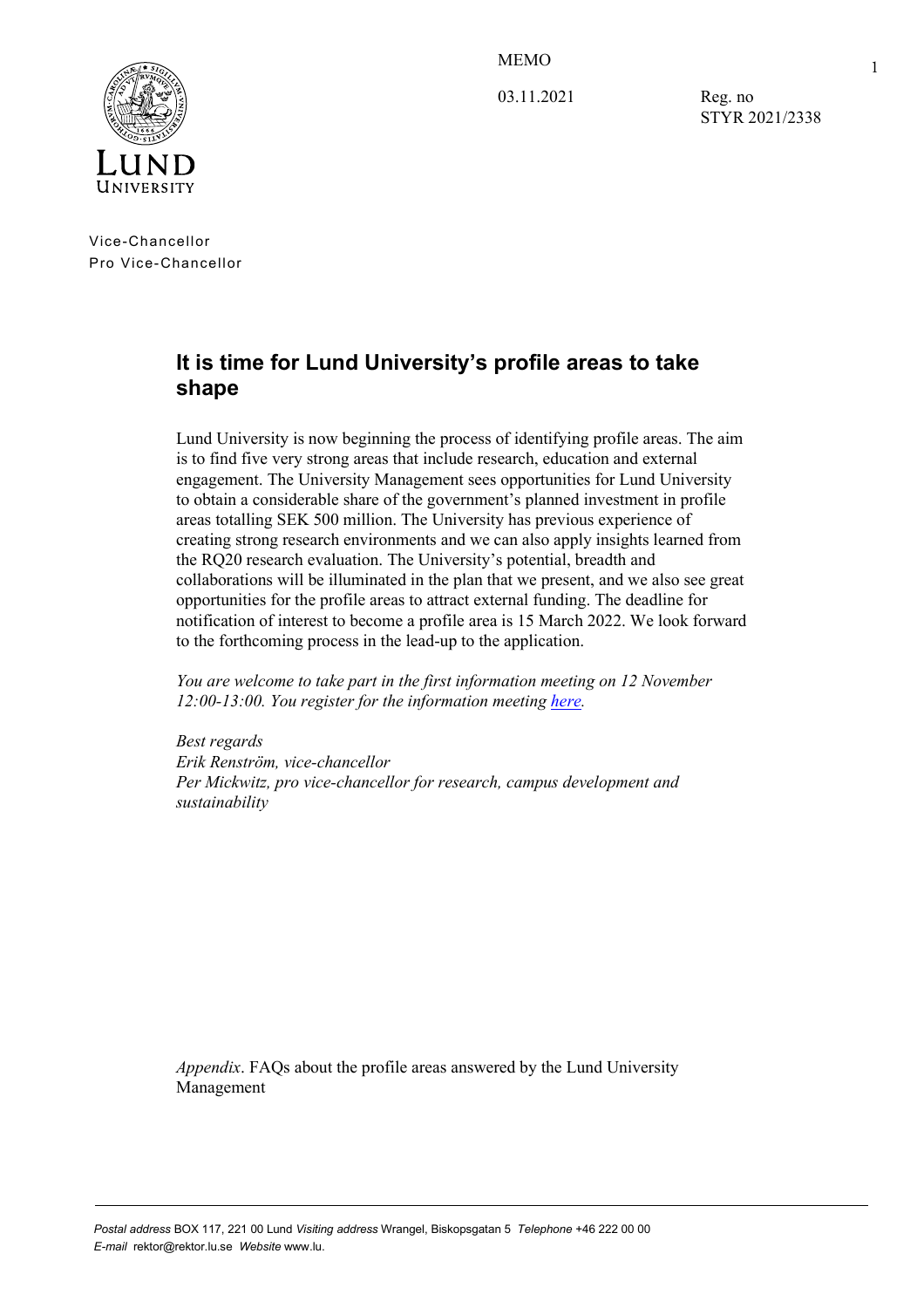# **Appendix. FAQs about the profile areas answered by the Lund University Management**

# **Why is the University working on profiling now?**

As of 2024, the Swedish government is planning to allocate part of the basic direct grant for research to what are called profile areas. The Swedish Research Council and the other major research funding bodies have put forward a proposal for how this can be done. The proposal is based on each university submitting an application that is then assessed according to specified criteria.

Internally, we also consider that there is good reason to see how we can even better utilise the University's breadth and strengths. Both the quality evaluation of research (RQ20) and the Research Council's recently published 2021 Swedish Research Barometer show that Lund University could be even better at utilising the unique breadth and the strengths at our disposal. In the forthcoming work on developing profile areas, we also see good opportunities to find new collaborations that we can benefit from in the long term.

However, the University Management is not entirely positive about the government's plans for the profile areas. We consider that some profiling can certainly increase the quality and impact of research, but the biggest problem is that the government wants to stear profiling via resource allocation. Despite scepticism regarding this principle, at Lund University we believe that in practice there can be a good outcome from the proposed allocation. We also believe that several synergy effects can arise in and during the work on profiling. There is thus every reason for the university to devote a lot of effort to an application for profile areas.

# **What is the University's aim concerning profiling?**

As we begin the work on profiling, what we want to see most is how the University's research can be strengthened by utilising the University's potential and breadth even more effectively. The starting point for the profile areas is research, but the aim is for complete profile areas to be formed during the coming process. They are to be intertwined knowledge environments involving research, education and external engagement.

With the plan that we have established and the process that is now starting, we can be well prepared when it is time to submit an application concerning profiling. According to current information, this may take place in October 2022. Based on the proposal submitted by the research funding bodies, we are proceeding on the basis that we will submit a collective application that covers five profile areas. The application will be submitted in the University's name.

#### **What is the timetable?**

Lund University is now commencing work on profiling. The aim is for the university to be ready to submit an application in October 2022. The University's formal decision on the process and criteria will be made in mid-November. Prior to this, there will be an information meeting on 12 November and the views and thoughts from it will be taken into account before the vice-chancellor's decision, so we would like to see a big turnout for this meeting.

According to the plan, the deadline for notification of interest is 15 March 2022. The decision on the profile areas that will be included in Lund University's application will be made by the vice-chancellor on 5 May 2022. A more detailed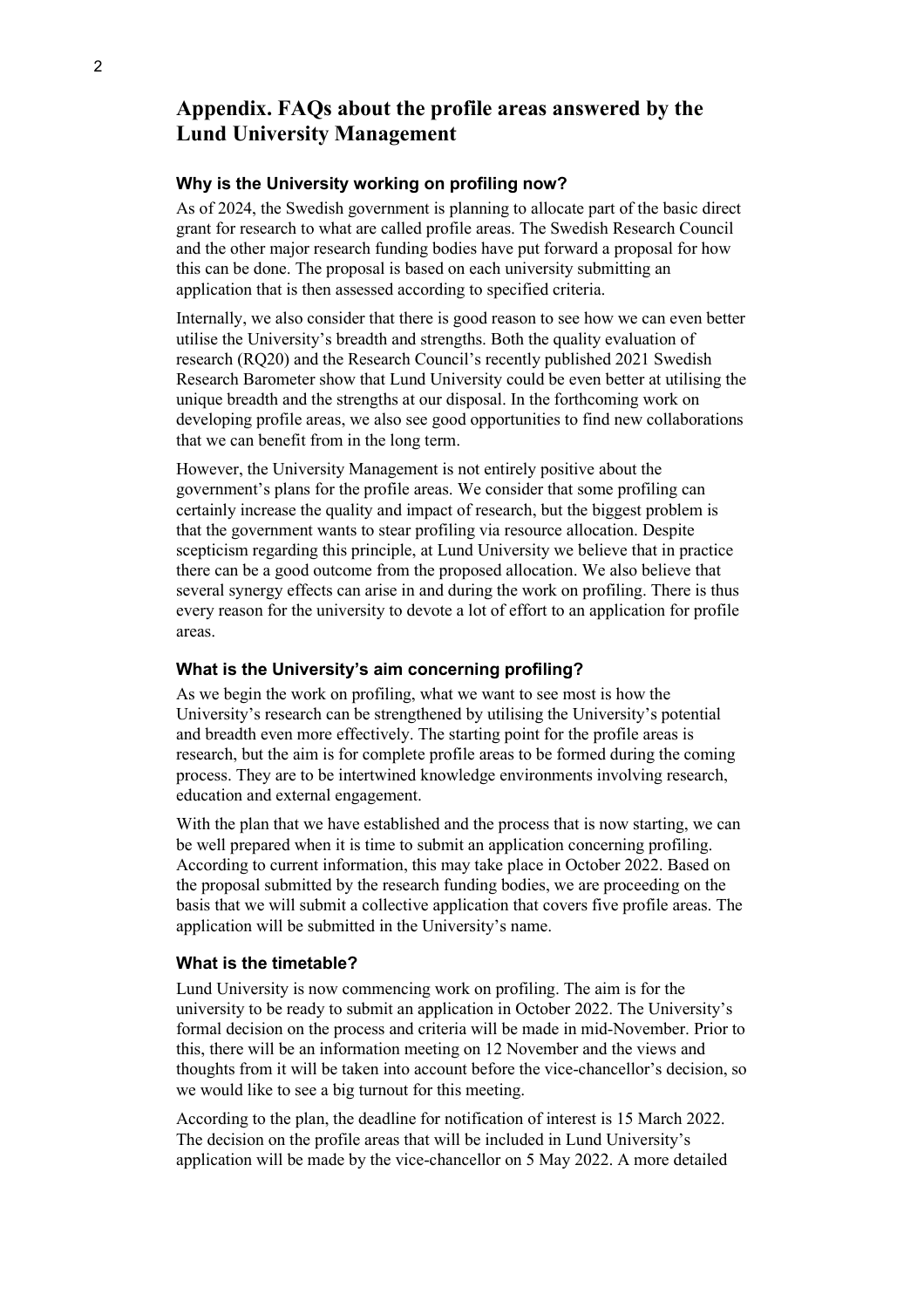timetable will be established in specific management rules (to be distributed later in November). The timetable may change when there is more information about the national timetable.

# **What type of profile area are we striving for?**

The profile areas at Lund University are to fulfil the aims and criteria proposed by the research funding bodies and utilise the University's strengths. The ambitions of the areas are to align with those of the faculties and the University as a whole.

The areas are to be complete knowledge environments involving research, education and external engagement. They are to be based on strong research and involve several strong researchers. The profile areas are to be dynamic and innovative and are not only to continue working on what is already being done.

A key aspect is doing something different and being able to state the conditions and ambitions for this. In addition, the profile areas are to be able to demonstrate external engagement and the intended effects of such engagement (societal impact). It is also important to show how research is intertwined with education. We expect innovative proposals for external engagement and new thinking on the intertwining of research and education.

# **What would a conceivable profile area consist of?**

About 20 Principal Investigators who could obtain around SEK 10 million in profiling grants per year plus an equal amount through co-funding. With these new resources, the profile area should be able to attract significant external grants. Calculated using average figures for the University, these external grants could amount to SEK 30-40 million. For a conceivable profile area this would provide a total annual budget of between SEK 50 and 60 million. The new funding could be used for new recruitment among other things.

# **What will the process at Lund University's look like?**

The process for identifying profile areas will be open and transparent. All those wishing to send in a notification of interest may do so, but we urge everyone to think carefully about the aims, conditions and criteria for profile areas before submitting a notification of interest. An information meeting (in English) to be held on 12 November will be open to everyone at Lund University. A video recording of the meeting will be published afterwards. Information about the process will then be published on the Research Board's home page (here [in Swedish a](https://www.medarbetarwebben.lu.se/forska-och-utbilda/stod-till-forskning/forskningsnamnden)nd here in [English\)](https://www.staff.lu.se/research-and-education/research-support/research-board), including a FAQ, which will be updated as new questions are added.

Several open and thematic discussion forums led by consultants from KIA, the University's internal consultancy group, will be held to stimulate the work on registrations of interest. In addition, discussion forums will be organised by AI Lund and the Sustainability Forum among others. However, the registrations of interest that may stem from these forums will not be given precedence later on in the process.

Once the notifications of interest have been received, they will be discussed by the University Management and the deans. Promising profile areas will be interviewed by a panel with both internal and external members. Finally, the five profile areas that are deemed to be the most promising complete environments and fulfil the existing criteria and aims will be those which are included in the University's collective application.